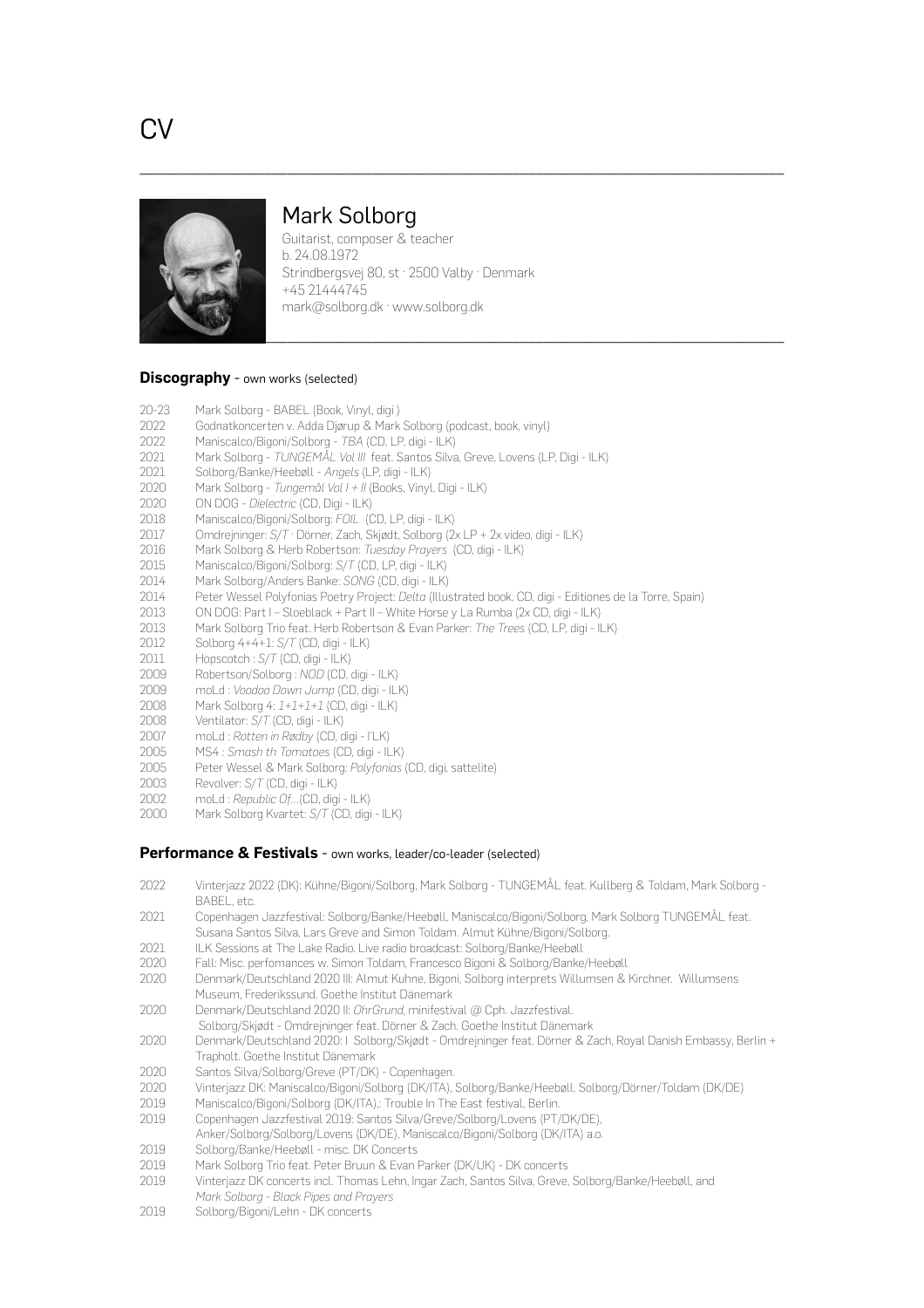- 2018 Maniscalco/Bigoni/Solborg Jazz d'Or (Strasbourg Jazzfestival)
- 2018 Solborg/Dörner/Toldam/Yoshigaki (DK/DE/JP) Japan tour 2018 (7 Concerts)
- 2018 Copenhagen Jazzfestival 2018
- 2018 Misc. solo-concerts
- 2018 Santos Silva/Solborg/Lovens (PT/DK/DE) Mini-tour (DK)<br>2018 Maniscalco/Bigoni/Solborg Vinteriazz tour (DK)
- Maniscalco/Bigoni/Solborg Vinterjazz tour (DK)
- 2018 Solo performances at Copenhagen Vinterjazz a.o.<br>2017-18 Music for silent movies. Live with Marilyn Mazur. I
- 2017-18 Music for silent movies. Live with Marilyn Mazur, Lars Greve, Thomas Lehn (DE), Simon Toldam, Peter Bruun, Susana Santos Silva (PT), Paul Lovens (DE)
- 2017 Omdrejninger. Spatial listening concept feat. Axel Dörner & Ingar Zach (D/N/DK)
- Copenhagen Jazzfestival (official)<br>2017 ON DOG (DK/ITA/LLI) Südtirol + C
- 2017 ON DOG (DK/ITA/LU). Südtirol + Copenhagen Jazzfestivals
- 2017 Marilyn Mazur/Mark Solborg/Anders Banke (live to silent movie) Cinemateket, Copenhagen
- 2017 Maniscalco/Bigoni/Solborg (DK/ITA) Spring ON! Festival, Casa Da Musica , Porto, Portugal
- 2017 Maniscalco/Bigoni/Solborg (DK/ITA) Teatro Grande, Brescia, Italy
- 2017 Mark Solborg & Anders Banke Duo Testrup Højskole. Concert and lecture.
- 2017 Mark Solborg & Simon Toldam (live to Asta Nielsen silent movie + lecture) Albertslund Library<br>2017 Lars Greve & Mark Solborg Duo Eliaskirken, Copenhagen
- Lars Greve & Mark Solborg Duo Eliaskirken, Copenhagen
- 2017 Lars Andreas Haug & Mark Solborg Duo Grande Notte de Jazz, Teatro Grande, Brescia, Italy
- 2016 Maniscalco/Bigoni/Solborg (DK/ITA) feat. Susana Santos Silva (PT) Vinterjazz 2017, Denmark
- 2017 Mark Solborg & Simon Toldam (live to silent movie) Tokyo Northern Lights Filmfestival, Tokyo, Japan
- 2017 Mark Solborg & Simon Toldam (live to silent movie) Opposite 2017 (official opening), Tokyo, Japan
- 2017 Mark Solborg & Simon Toldam w. Yasuhiro Yosigaki (DK/JP). Apollo, Tokyo, Japan
- Mark Solborg & Simon Toldam. Sweet Rain, Tokyo, Japan
- 2016 Solo x3 "Brevskrivningskoncerter", spatial listening concept The Royal Library, Denmark<br>2016 Mandagsklubben x 3. curating artist in residence w. Anker Santos Silva (PT), Sundland (N
- 2016 Mandagsklubben x 3, curating artist in residence w. Anker, Santos Silva (PT), Sundland (N) a.o. 5e, Denmark<br>2016 Maniscalco/Bigoni/Solborg (DK/ITA) feat Evan Parker (UK) Sounds of Denmark Pizza Express Tondon
- 2016 Maniscalco/Bigoni/Solborg (DK/ITA) feat. Evan Parker (UK) Sounds of Denmark, Pizza Express, London
- 2016 Maniscalco/Bigoni/Solborg (DK/ITA) Nordischer Botscahft, Berlin<br>2016 Mark Solborg Trio feat. Evan Parker (DK/ITA/UK) Topography Of T
- Mark Solborg Trio feat. Evan Parker (DK/ITA/UK) Topography Of The Lungs (Festival), Denmark
- 2016 Maniscalco/Bigoni/Solborg (DK/ITA) Copenhagen Jazzfestival, Denmark (official)<br>2016 Copenhagen Jazzfestival, Appearances with:
- Copenhagen Jazzfestival. Appearances with: Henrik Walsdorff and ILKs (DK/D) - 5e
	- Mark Solborg & Simon Toldam Koncertkirken
	- Mark Solborg Trio feat. Dan Peter Sundland (DK/N) Mellemrummet
	- Mark Solborg: Black Pipes and Prayers w. Chris Heenan (DK/ITA/US) 5e
- 2016 Mark Solborg / Anders Banke NattJazz (Festival), Bergen, Norway
- 2016 Book release by writer Eva Tind at Cinemateket. Live Soundtrack for Asta Nielsen Movie "The Abyss".
- By Solborg/Toldam. Readings by actors Bodil Jørgensen and Rasmus Botoft.
- 2016 Maniscalco/Bigoni/Solborg (DK/ITA)The Italian Cultural Institute, Copenhagen
- 2016 Solo (live to silent movie *"En Fare for Samfundet"* w. Valdemar Psilander). Double bill w. Fuzzy. Cinemateket, Cph. Solborg/Banke + Heebøll at Paradise Jazz, Copenhagen
- 2016 ON DOG (DK/ITA/LU)- Vinterjazz Denmark: KoncertKirken + 5e + Recordings.
- 2016 Solborg/Banke feat. Lars Andreas Haug (DK/N) + additional appearances at Forbrændingen, Albertslund., Denmark. ILK-eksplosion
- 2015 Solo live soundtrack to Asta Nielsen movie (Liebes ABC). Valby Kino, Copenhagen. Part of the release of outdoor
- poem/sculpture by Eva Tind<br>2015 – Annearance at Mandaasklub 2015 Appearance at *Mandagsklubben*, Copenhagen with Mads Emil Nielsen, Lotte Anker and Torben Snekkestad
- 2015 Mark Solborg & Simon Toldam Investigations of strings, keys and organ-pipes. Koncertkirken
- 2015 Mark Solborg Trio feat. Herb Robertson (DK/N/US) Europe Tour: Copenhagen, Aarhus, Limmitationes Jazzfestival,
- Austria.
- 2015 Christian Lillinger, Special edition. Copenhagen Jazzfestival. ILK/5e
- 2015 Omdrejninger. Spatial listening concept feat. Axel Dörner & Ingar Zach (D/N/DK)
- Wundergrund+Copenhagen Jazzfestival, KoncertKirken, Denmark
- Maniscalco/Bigoni/Solborg Copenhagen Jazzfestival, KoncertKirken
- 2015 Michael Rexen/Mark Solborg duo ILK/5e<br>2015 Solborg/Dörner/Heeball (DK/D) II K/5e
- 2015 Solborg/Dörner/Heebøll (DK/D) ILK/5e
- 2015 Solborg/Banke/Heebøll+Lars Andreas Haug (DK/N) Mellemrummet
- 2015 Mark Solborg/Peter Knight duo (DK/AU) at Mandagsklubben.
- 2015 Solborg/Banke/Heebøll + Lars Andreas Haug (DK/N) Vinterjazz Tour 2015:
- Buddhas Jazzklub/Hillerød, Koncertkirken, 5e, Copenhagen.
- 2015 ON DOG (DK/ITA/LU)- Italy 2015 Tour:
- Metastasio Jazzfestival, Ferrara Jazzclub, Nuovo Teatro delle Commedie, Venezia, Il Cantiere, a.o.
- 2014 ON DOG (DK/ITA/LU)- Workshop and 2x concerts, Berlin: Noyman Miller + Mathilda
- 2014 ON DOG (DK/ITA/LU) Corregio Jazzfestival, Italy
- 2014 ON DOG (DK/ITA/LU) DK 2014: Sunship, Aarhus + Jazzhouse, Copenhagen
- 2014 ON DOG (DK/ITA/LU) Italy Tour: Teatro San Andrea, Pisa + Casa del Jazz, Rome + Suzarra
- 2014 Omdrejninger, Spatial listening concept feat. Axel Dörner, Jakob Kullberg a.o. - Wundergrund+KoncertKirken, Denmark
- 2014 Mark Solborg Trio feat. Herb Robertson (DK/N/US) Kongsberg Jazzfestival, Norway
- 2014 Mark Solborg Trio feat. Herb Robertson (DK/N/US) Copenhagen Jazzfestival (official)
- 2014 Mark Solborg Trio feat. Herb Robertson (DK/N/US) Live recording for Danish National Radio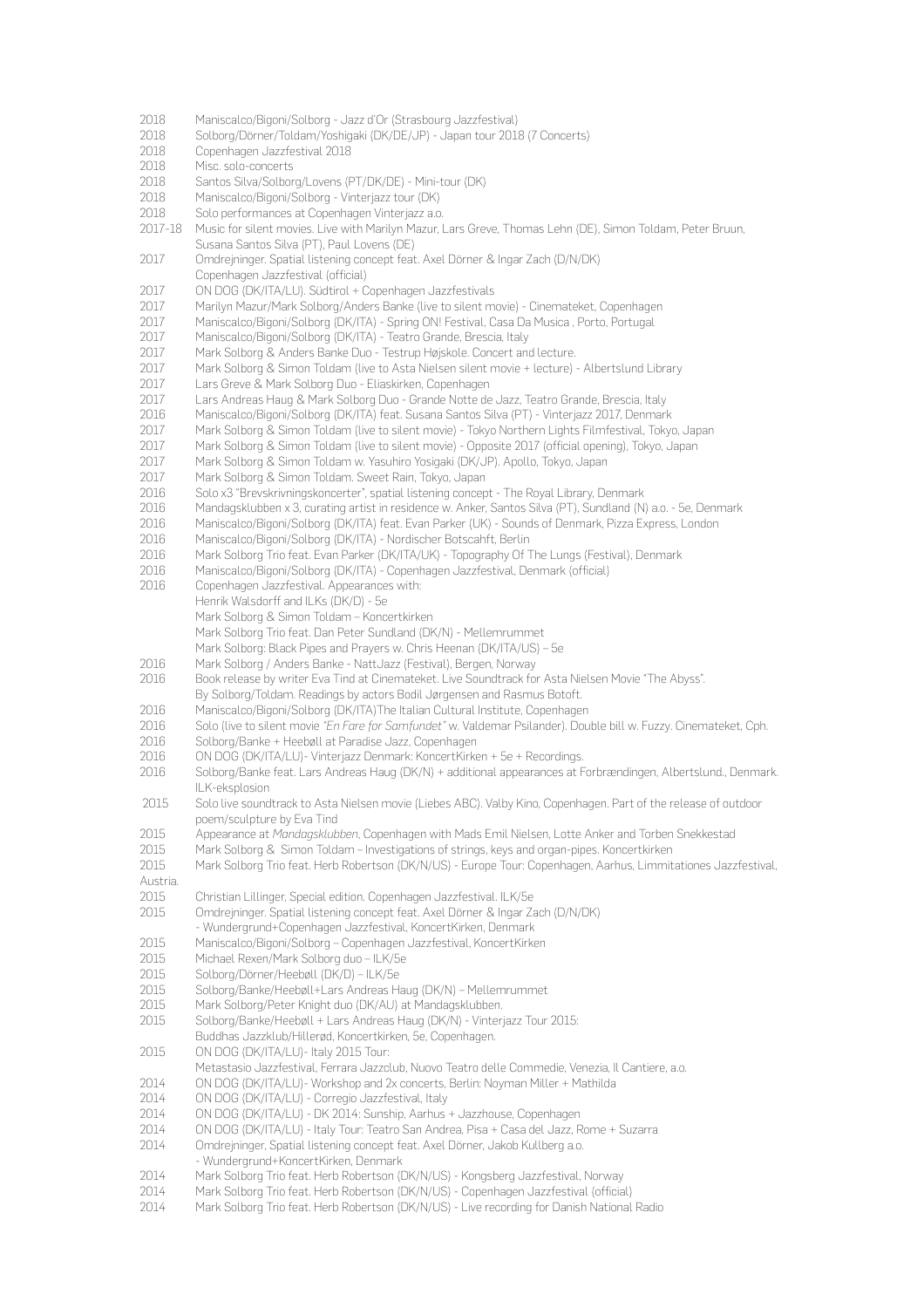- 2014 Mark Solborg Trio feat Robertson (DK/N/US) & Herb Robertson Duo (DK/US) Copenhagen Jazzfestival
- 2014 Performance with writer Eva Tind. Accompanied poetry. Valby Kulturdage 2014<br>2014 Mark Solborg & Peter Knight (DK/ALI) LAK festival 2014
- 2014 Mark Solborg & Peter Knight (DK/AU) LAK festival 2014
- 2014 Halle/Solborg/Skjødt (N/DK), Copenhagen Jazzfestival, Mellemrummet + 5e.
- 2014 Solborg/Banke/Heebøll: Copenhagen Jazzfestival, S/H + 5e.<br>2014 Maniscalco/Bigoni/Solborg (DK/ITA): Copenhagen Jazzfestiv
- 2014 Maniscalco/Bigoni/Solborg (DK/ITA): Copenhagen Jazzfestival, KoncertKirken
- 2014 Peter Wessel Polyfonias Poetry Project: DELTA, Casa del lector "Matadero", Madrid
- 2014 Maniscalco/Bigoni/Solborg (DK/ITA): Vinterjazz 2014, KoncertKirken, 5e.
- 2014 Solborg/Banke/Heebøll: Faroe Islands Tour, Tvøroyri Kirkja, Cirkus/Torshavn, Hvonn, Norðurlandahúsið (Nordens Hus)
- 2014 Solborg/Banke. Nightchurch at *Vor Frue*, Copenhagen
- 2013 Mark Solborg Trio feat. Evan Parker (DK/N/UK)- Huddersfield Contemporary Music Festival, U.K.
- 2013 Mark Solborg Trio feat. Herb Robertson, Mikko Innanen and Lotte Anker (DK/US/N/F). Tampere Jazzfestival, Finland
- 2012 Hopscotch (ITA/DK/CAN) Jazz.dk, Maison du Danemark, Paris
- 2012 Vinterjazz, Denmark Solborg/Banke and Hopscotch (ITA/DK/CAN)<br>2012 Solborg 4+4+1 feat Hank Roberts (US) Conenhagen Jazzfestival 2012 Solborg 4+4+1 feat. Hank Roberts (US) - Copenhagen Jazzfestival (official) at *Hofteateret*
- 2012 ON DOG Workshop and concert at Massa Sonora (festival by label El Gallo Rojo), Massa Lombarda, Italy
- 
- 2012 Duo w. Francois Corneloup (F) Jazz d'Or (festival) Strasbourg<br>2011 Duo w. Francois Corneloup (F) Charlottenborg Kunsthal Duo w. Francois Corneloup (F) - Charlottenborg Kunsthal
- 2011 Solo Charlottenborg Kunsthal
- 2011 Music and poetry w. writer Adda Djørup. Roskilde Festival, Copenhagen Jazzfestival
- 2011 Peter Wessel Polyfonias 12. Internationales Literaturfestival Bremen 2011.
- 2011 Mark Solborg Trio feat Robertson & Parker(DK/N/US/UK) Copenhagen and Aarhus Jazzfestivals (official)
- 2010 SpeakOut feat. Herb Robertson (DK/US). Damaskus Jazzfestival
- Peter Wessel Polyfonias: Teatro de España, Madrid og Conque Summer Festival, France
- 2010 Mark Solborg 4 tours China. Chengdu, Chongquin, Shanghai (EXPO 2010).
- 2010 Solborg 4+4+1 feat. Chris Speed (DK/N/US), Copenhagen Jazzfestival (official)<br>2009 Peter Wessel Polyfonias: Cuirt festival Galway Internationales Literaturfestival
- 2009 Peter Wessel Polyfonias: *Cuirt festival Galway, Internationales Literaturfestival Berlin*, Madrid m.m
- 2009 moLd (DK/D) Release-tour of Denmark and Germany.
- Peter Wessel Polyfonias. "Maison du Danemark", Paris.
- 2009 Mark Solborg Trio feat. Jesper Løvdal. ILK-labelnight, Nasjonale Jazzscene, Oslo
- 2008 Mark Solborg 4 feat Herb Robertson (DK/US) Copenhagen and Aarhus Jazzfestivals (official) 2008 Mark Solborg 4 - Grenoble Jazzfestival<br>2008 Ventilator feat Mats Filertsen on Paal N
- Ventilator feat. Mats Eilertsen og Paal Nilsson Love (DK/N). Copenhagen Jazzfestival (official)
- 2008 Ventilator w. Jesper Løvdal and Anders Provis. Statens Museum for Kunst.
- 2008 Peter Wessel Polyfonias Tours Europe: Madrid, Rome, Stockholm, Copenhagen
- 2008 Mark Solborg trio feat. Mats Eilertsen. Copenhagen, Odense a.o.
- 2007 Mark Solborg 4 China. Beijing multiple venues. Collaboration w. The Danish Cultural Institute.<br>2007 mel d (DK/D) Nordfra Jazzfestival. Leinzig
- 2007 *moLd* (DK/D) Nordfra Jazzfestival, Leipzig
- 2006 *Mark Solborg 4* på Vinterjazz 2006, minitour: DK & Sweden + Copenhagen Jazzfestival (official)
- 2006 *moLd* (DK/D) Grenoble Jazzfestival, DMA jazz, Copenhagen and Aarhus Jazzfestivals (official).
- 2005 *Revolve*r (DK/N/LT), tour of Lithuania and Latvia. Vilnius, Klaipeda, Kaunas, Riga, Druskininkai
- 2005 *moLd* (DK/D). "Rotten in røby" tour: Jazzd'Or, Strasbourg Jazzfestival, Leipzig, Copenhagen.
- 2005 *moLd* (DK/D) Copenhagen Jazzfestival in Berlin + Spot 11.
- 2005 *Revolve*r (DK/N/LT) Oslo Jazzfestival
- 2005 *Revolve*r (DK/N/LT), moLd (DK/D) and Ventilator at Copenhagen Jazzfestival
- 2004 *moLd* (DK/D) represents ILK at "Discover Denmark Jazz Gala", MIDEM fair 2004, Cannes, France
- 2004 *moLd* (DK/D) Tours Denmark. Aaarhus, Holbæk, Copenhagen, etc.
- 2004 moLd (DK/D) and Ventilator at Copenhagen Jazzfestival
- 2004 *Revolve*r (DK/N/LT), tour of Denmark
- 2003 *Revolve*r (DK/N/LT), tour of Lithuania
- 2002 *moLd* (DK/D) Copenhagen Jazzfestival
- 2002 *Mark Solborg Kvartet*. Copenhagen Jazzfestival a.o.
- 2001 *Mark Solborg Kvartet*, Copenhagen Jazzfestival
- moLd (DK/D) Copenhagen. Supported by Goethe Institut Copenhagen

### **Performance & Festivals** - as sideman (selected)

- 2021 Aarhus Jazz Orchestra + Teitur. Recording.
- 2019 Aarhus Jazz Orchestra + Shimon The Robot. Music by Signe Bisgaard & Morten Riis. Musikhuset, Aarhus
- Signe Bisgaard and Never Ending Shanghai Live at Danish Music Awards Jazz
- 2017 Jørgen Teller Flitzer Five w. Teller, Olsson, Pilgaard, Solborg (guitar quartet). Mayhem, Copenhagen
- 2017 Signe Bisgaard and Never Ending Shanghai Ridehuset, Aarhus Jazzfestival (official)
- Alteration culture-night. Teller, Olsson, P.O. Jørgens, Skjødt. Baghold, Copenhagen.
- 2016 Signe Bisgaard and Never Ending Shanghai Absalon, Copenhagen
- 2016 Signe Bisgaard and Never Ending Shanghai Danish Music Awards, Copenhagen
- 2016 Shanghai, The Never Ending Big Band Experience at Musikhuset, Aarhus. with Signe Bisgaard and Blood Sweat Drum + Bass. 2 concerts.
- 2016 Rosor och Tulpan plays Evert Taube. w. Qarin Wikström 5e
- 2015 Signe Bisgaard Group Finland Records Studio. Aarhus Jazzfestival (official)
- 2015 Signe Bisgaard Group Copenhagen Jazzfestival/Toneart. Huset-KBH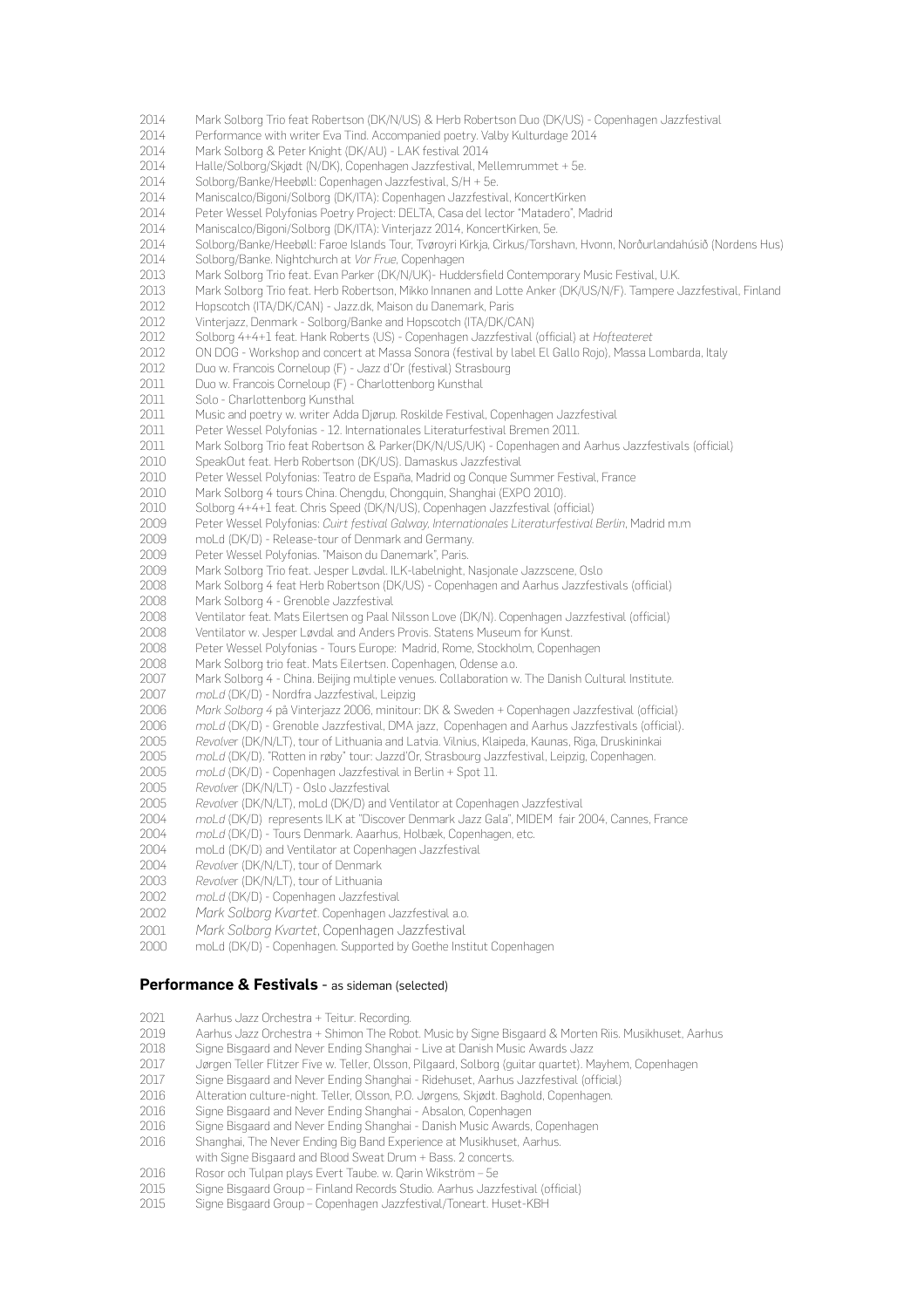- 2015 Rosor och Tulpan 2 nights at Ledøje Smørum musiske forening
- 2014 Rosor och Tulpan plays Evert Taube. w. Qarin Wikström Copenhagen Jazzfestival
- Rosor och Tulpan plays Evert Taube w. Qarin Wikström Copenhagen Jazzfestival
- 2005-08 Embla by Niels Præstholm. Multiple concerts w. Jonas Johansen, Søren Nørbo, Thomas Clausen a.o.
- 2004-05 Almaz Yebio Group. Multiple Concerts. Lund, Stockholm, Malmö, Visby a.o.
- 2002 Pontoppidan 4 w. Randi Pontoppidan, Lotte Anker, Lars Juul. Copenhagen Jazzfestival
- 1999 RMC Big Band w. Henrik Frisk. Poland Tour.

### **Interdisciplinary works & collaborations** (selected)

- 2021/22 Godnatkoncerten v. Adda Djørup & Mark Solborg
- 2020/21 TUNGEMÅL vol. I + II musical investigations + poetics and reflections in writing and illustrations (books)
- 2020 Denmark/Deutschland 2020: Almut Kuhne, Bigoni, Solborg interprets Willumsen & Kirchner. Willumsens
- Museum, Frederikssund. Goethe Institut Dänemark
- 2019 *Sansaga* music for audio walks in collaboration with Rikke Houd and Bornholms Museum
- 2017 *Whiteout* Rum<o>fang. Performance w. original music and speech. spatial concept w. individual headsets w. Lisbeth Burian, Rikke Houd and Åsa Frankenberg at Husets Teater, Copenhagen
- 2014 *Fremtid* Flyvende Grise. Director: Tue Biering Music for programmed industrial robots
- 2008-15 *Peter Wessel Polyfonias* accompanied multilingual poetry w. Peter Wessel.
- 2009-11 Multiple concerts w. poet Adda Djøruo. Copenhagen Litteraturfestival a.o.
- 2007 København, *Ramt af bye*n Dance and spatial performance. E.K.K.O. (Choreographers)
- 2005 Solborg/Banke Duo: *Short Story Compositions* Literaturhaus, Kbh. Series of accompanied short stories. w. Jan
- Sonnergaard, Pia Juul, Kristina Stolze, Adda Djørup, Merete Pryds Helle, a.o.
- 2005 *Body Bio.* Video, music & dance performance at *Junge Hunde Festival*
- 2002 *Uffe´s Sang*, DR Radio Dra ma v. Tue Biering
- 2002 Guitarist at theatre-play LIV by Jon Fosse. Den Nationale Scene, Bergen, Norway<br>2001 M-HOUSE dance performance w. Sissel Vera Petterson, Katia Berg and Serge Rick
- 2001 *IN-HOUSE* dance performance w. Sissel Vera Petterson, Katja Berg and Serge Ricci.

### **Scores for theatre\* and film\*\*** (selected)

- 2017/18 Contemporary scores for silent movies at Cinemateket. Asta Nielsen, Th. Dreyer a.o. \*\*
- 2016 *A red Carpet for Asta Nielsen* score for art-documentary by writer/artist Eva Tind \*\*
- 2015 *This Is Not The End Of The World* score for art-documentary by writer/artist Eva Tind \*\*
- 2014 *Fremtid* Flyvende Grise. Director: Tue Biering \*
- 2013 *S/H* Flyvende Grise. Director: Tue Biering \*
- 2012 *Habengut* Theatre for kids. Director: Lisbeth Burian \*
- 2012 *Mørke* Flyvende Grise. Director: Tue Biering \*
- 2010 Hjemløs (Homeless) Documentary. Director: Ditte Haarløv Johnsen \*\*
- 2010 *Alt på Hovedet* Odense Teater. Instruktør Petrea Søe \*
- 2008 *Søgning Venskab* Momentum Theatre. Director: Kamilla Bach Mortensen \*
- 2007 *Cruise*  Teater Grob. Jacob Weiss, Kim Bodnia, Thomas Levin, a.o. \*
- 2007 *One Day* director: Ditte Haarløv Johnsen \*\*
- 2006 *Painting my Secret* Director: Ditte Haarløv Johnsen \*\*
- 2006 *Europa i Bronze* Teater Momentum, Odense. Director: Jens Boutrup. Author: Bo Larsen. \*
- 2006 *Mars* Flyvende Grise. Director: Tue Biering \*
- 2005 *Torsdag* director: Ditte Haarløv Johnsen \*\*
- 2004 *Home* director: Ditte Haarløv Johnsen \*\*
- 2004 *Kærlighed* Flyvende Grise. Director: Tue Biering \*
- 2001 *LIV* (Jon Fosse) w. Trine Wiggen. Den Nationale Scene, Bergen, Norway \*.
- 2001 *Filth* Flyvende Grise. \*
- 2000 *Legen* Flyvende Grise. \*
- 1999 *Auschwitz* Flyvende Grise.

### **Collaboration, recording and performance with the following musicians** (selected)

Herb Robertson (US), Peter Knight (AU), Axel Dörner (D), Chris Speed (US), Evan Parker (UK), Hank Roberts (US), Mats Eilertsen (N), Francois Corneloup (F), Stephan Meinberg (D), Joachim Ambros (D), Marc Ducret (F), Marc Lohr (LU), Ceci Quinteros (ARG), Susana Santos Silva (PT), Mikko Innanen (FIN), Liudas Mockunas (LT), Andrew Drury (US), Chris Heenan (US), Henrik Walsdorf (D), Anders Banke, Simon Toldam, Beppe Scardino (ITA), Piero Bittolo Bon (ITA), Dan Peter Sundland (N), Emanuele Maniscalco (ITA), Francesco Bigoni (ITA), Marilyn Mazur, Jacob Anderskov, Peter Bruun, Signe Bisgaard, Kresten Osgood, Nils Bo Davidsen, Torben Snekkestad (N), Gunnar Halle (N), Lotte Anker, Jakob Kullberg, Paal Nilsen Love (N), Thommy Anderson, Jørgen Teller, Christian Skjødt, Ingar Zach (NO), Maria Laurette Friis, Sture Ericsson, Jonas Westergaard, Nicolai Munch-Hansen, Kevin Brow (CAN), Yasuhiro Yoshigaki (JP), Thomas Lehn (DE), Paul Lovens (DE).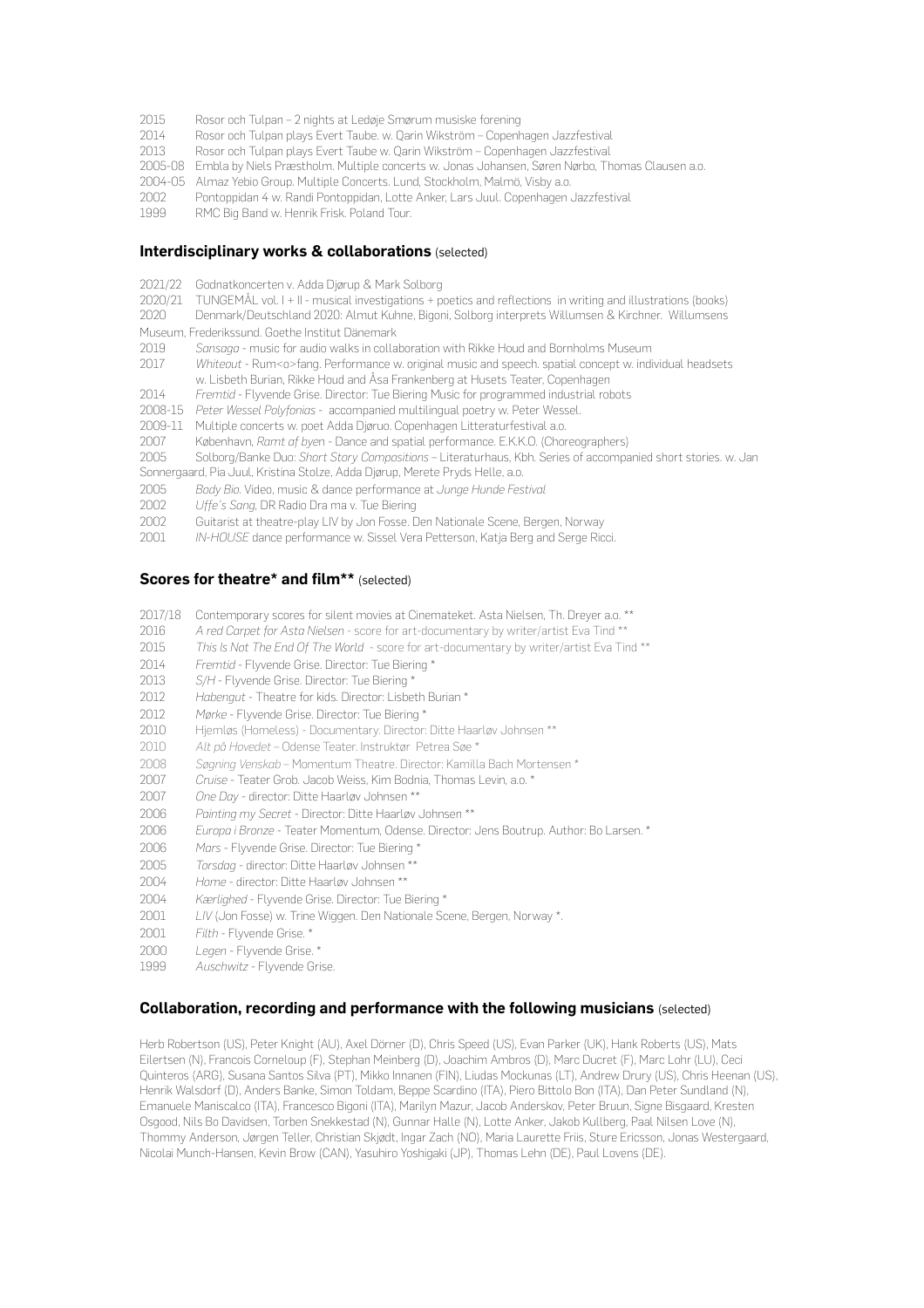### **Commissioned works** (selected)

- 2021/22 Mark Solborg BABEL. Commissioned by Organ Sound Art Festival and Koncertkirken, Copenhagen.\*
- 2017/18 Contemporary scores for silent movies at Cinemateket\*
- 2016 *Whiteout* Rum<o>fang. Performance w. original music and speech. spatial concept w. individual headsets \*
- 2016 *A red Carpet for Asta Nielsen* score for art-documentary by writer/artist Eva Tind \*
- 2015 *Peter Wessel Polyfonias*: *DELTA* music and multilingual spoken word \*
- 2014 *Omdrejninger* Wundergrund 2014 (Special-ensemble, feat. Dörner, Kullberg, Skjødt, m.fl.) \*
- 2011 Nordjysk Sinfonietta (classical decet) \*

2009-10 *Short Story Compositions* (Banke/Solborg duo feat. forskellige skribenter. Bl.a. Jan Sonnergaard,

Kristina Stolze og Pia Juul). Literaturhaus, Copenhagen.

\*Supported by Danish Arts Foundation

### **Teaching experience and lectures** (selected)

- 2021 Det Jyske Musikkonservatorium: *Musical Toolbox II Complex Rhythm* (Elective subject)
- 2018-21 Curating *"The Week Upside Down"* at Sankt Annæ MGK
- 2015-21 Sankt Annæ MGK: Development of subject *Individual Artistic Project*
- 2016-17 *Stumfilmsmusik (Silent Movie Music)* lecture/artist talk in connection with misc. performances on how to/I approach playing to silent movies<br>2017 Lyt Til Lyden (Listen to the sound)
- Lyt Til Lyden (Listen to the sound) A lecture on how to approach the more abstract listening experience. Albertslund Library
- 2015 MGK Sjælland: Workshop w. Herb Robertson on open group improvisation.
- 2014 Torshavn MGK, Faroe Islands: Workshop w. Anders Banke and Bjørn Heebøll on open group improvisation. Classical and rhythmical students
- 2014 *Improvisation i undervisningen undervise i improvisation* (Teaching Improvisation) A lecture on how to improvise when teaching and how to teach your students improvisation

I have since 1999 been teaching at various schools and institutions as supervisor, censor and in the subjects guitar, ear-training, theory, composition, ensemble and artistic development (kunstnerisk udviklings virksomhed).

- 2006-15 Rytmisk Musikkonservatorium. Guitar, ear training, ensemble, workshops, kunstnerisk udviklings arbejde (artistic development), lectures, censorship, etc.
- 2012-17 Køge MGK
- 2011- Sankt Annæ MGK: Ear-training and theory.
- 2010-13 Københavns MGK: Guitar, censoring.
- 2008- Musikhøjskolen/Frederiksberg MGK: Ear-training and theory. Ensemble
- 2008-17 Ishøj MGK: Guitar, ensemble.
- 2003-10 Rytmisk Center, Intensive Musikkurser: Ear-training and theory
- 1999-02 Rytmisk Daghøjskole. Guitar, ensemble: ear-training and theory
- 1996-98+
- 2000-03 Albertslund Musikskole, Copenhagen: Guitar, ensemble, ear-training and theory.

### **Awards, nominations and residencies\*** (selected)

- 2022-24 Selected to JazzDanmark Asia Project (Export)
- 2022 Selected to JazzDanmark International PR
- 2000-20 Misc. working residencies: DJBFA a.o.
- 2010 Hjemløs (Homeless) Documentary. Director: Ditte Haarløv Johnsen. Nominated at CPH:DOX.<br>2010 Historien om Alt Elwende Grise, Receives the Danish theatre-award *Reumert*
- 2010 *Historien om Alt* Flyvende Grise. Receives the Danish theatre-award *Reumert.*
- 2010 Flyvende Grise: *Company In Residence* at Nørrebro Teater, Copenhagen 2011-14 \*
- 2008 Polyfonias w. multilingual poet Peter Wessel. Awarded by the Spanish Ministry of Culture.
- 2007 *One Day* Documentary. Director: Ditte Haarløv Johnsen. Awarded 2 x *Gulddocs* at CPH:DOX
- 2005 Annual talent development grant by Danish Arts Foundation.
- 2004 *Fundación Valparaiso,* Spain.\* (1 month)
- 2004 *Kærlighed* by Flyvende Grise. Nominated to the Danish theatre-award *Reumert.*
- 2004 moLd, *republic of..* awarded by Danish Arts Foundation.
- 2003 Danish Music Awards Jazz: Nominated as new name of the year.
- 2003 Danish Music Awards Jazz: moLd, republic of.. Nominated as surprise of the year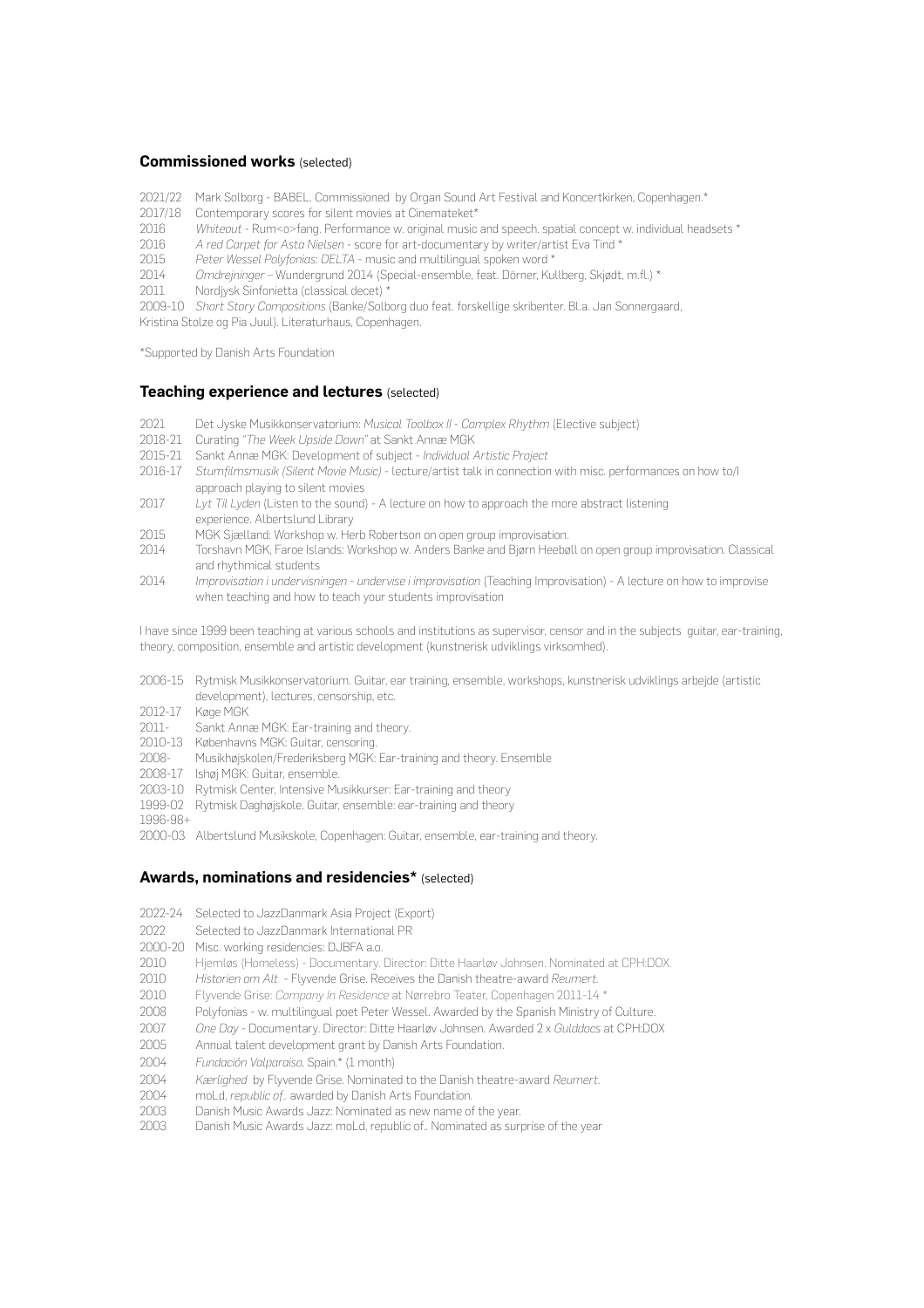### **Education**

- 2020 Sankt Annæ Gymnasium: Personal supervision v. Flemming Agerskov.<br>2018 Sankt Annæ Gymnasium: Studiekreds vedr. MAX og Ableton Live (audi
- 2018 Sankt Annæ Gymnasium: Studiekreds vedr. MAX og Ableton Live (audio software)
- Sankt Annæ Gymnasium: Forelæsning v. professor Lene Tanggaard. Om talentudvikling og innovativ læring og mindset baseret undervisning.<br>2016 – Phythmic Music Conservatory
- 2016 Rhythmic Music Conservatory, Copenhagen, Denmark. Seminar: *Introduction to the subject Kunstnerisk Udviklingsarbejde* (artistic development) by Jacob Anderskov. Participates as a member of Sankt Annæ MGK staff.
- 2009 Vallekilde Summersession w. Hermeto Pascoal o.a.
- Vallekilde Summersession w. Per Jørgensen, Yussef Lateef, o.a.
- 2003 Vallekilde Summersession w. Thomas Stanko, Ray Anderson, Joey Baron o.a.
- 2002 Vallekilde Summersession w. Larry Grenadier, Geri Allen, Kurt Rosenwinkel o.a.
- 2001 Research: Varanasi, India w. Anders Banke and Gunnar Halle.
- 2001 Vallekilde Summersession w. Tim Berne, Egberto Gismonti, Randy Brecker og Joey Baron
- 1999-00 New School University, Jazz & Contemporary Music Program, New York, USA
- 1999 Vallekilde Summersession w. George Garzone, Roy Haynes, Nils Petter Molvær, Larry Goldings a.o. Study-trip to Brazil (RMC)
- 1996-02 Rhythmic Music Conservatory, Copenhagen, Denmark: ML, MD Diploma
- 1995-96 The Royal Danish Conservatory: AM
- 1989-91 Rødovre High School

Selected teachers: Morten Praem, Volkmar Zimmermann, Ture Larsen, Billy Cross, Mats Eilertsen; Marc Ducret, George Garzone, Jane Ira Bloom, Joanne Brackeen, Kurt Rosenwinkel, Vic Juris, Gary Dial, Lee Konitz, Hermeto Pascual, Per Jørgensen, Larry Grenadier, Tomasz Stanko, Bjarne Roupé, Jakob Fischer, Jan Sommer, Billy Cross, Mikkel Nordsø, Christian Ratzer, Henrik Sveidahl, Jesper Sveidahl, Tim Berne, Aske Jacobi, Hasse Poulsen, Henrik Frisk, Ben Monder, Larry Goldings, John Abercrombie, James Moody, Toninho Horta, Tavinho Moura, Robertinho Silva, Carsten Dahl, Peter Bernstein, Joey Baron, Ferus Mustafov, Pierre Dørge, Jason Moran, Thomas Solak, Phil Markowitch, Thomas Clausen, Richie Beirach, Ole Koch Hansen, a.o.

### **Initiatives, board participation and more** (selected)

- 2016 Danish Jazz, Beat and Folk Authors Member of the jury for working grants.
- 2015-16 Danish Jazz, Beat and Folk Authors Member of the jury's for festival support and innovation
- 2013-18 Danish Jazz, Beat and Folk Authors Member of the Board
- 2006- ILK member of the executive committee, live committee, a.o.<br>2004-6 Dansk Jazzforbund (now JazzDanmark) Member of the Boa
- 2004-6 Dansk Jazzforbund (now JazzDanmark) Member of the Board and misc. committees
- Initiates the music collective, record label and now publishing company ILK with fellow colleagues. www.ilkmusic.com

### **Other activities** (selected)

- 2018-22 Curating "PULS" Concerts sponsored by Nordic Culture Fund. A collaboration w. ILK & BlowOut (Oslo)
- 2016-18 Curates a series of live performances to silent movies in collaboration with Cinemateket, Copenhagen
- 2016 Curates Topography Of The Lungs. A two day festival on Evan Parker and his work. Including performances with Alexander von Schlippenbach Trio, Evan Parker Solo, Lotte Anker and Torben Snekkestad, artist talk at The Rhythmic Conservatory, a.o.
- 2013-16 Participation at JazzAhead festival. Network and booking.
- 2002-17 Artwork for more than 50 internationally published albums incl. artists such as Django Bates, Lotte Anker, Jacob Davidsen, Pierre Dørge a.o.

### **Grants and more** (selected)

- 2022 Danish Arts Foundation: Mark Solborg's Ensembles + BABEL, Production Grants
- 2022 Goethe Institute Dänemark: Research support (Kühne/Bigoni/Solborg)
- 2021 Danish Conductors Association: Honorary Grant.
- 2021 Danish Arts Foundation & DJBFA: Working grants
- 2020/21 Danish Arts Foundation: Mark Solborg Ensembles, production support (2 years)
- 2021 Dansk Kapelmesterforening, Musikforlæggerne, DMF, MPO, Dansk Solist Forbund, KODA, JazzDanmark a.o.: Production grants.<br>2020 – Danish Arts Found
- Danish Arts Foundation, DJBFA: Working grants
- 2020 Dansk Kapelmesterforening, Musikforlæggerne, DMF, KODA, Wilhelm Hansen Foundation, William Demant Foundation, JazzDanmark a.o.: Production grants.
- 2019 Danish Arts Foundation: Maniscalco/Bigoni/Solborg: Large production-grant for new album.
- 2019 DJBFA & KODA: Working Grants
- 2018 Danish Arts Foundation: Large production-grant for guitar-oriented research project.: *TUNGEMÅL*
- 2017-18 Goethe Institut Dänemark project support (*Omdrejninger* a.o.)
- 2018 *Danish Jazz, Beat and Folk Authors* (DJBFA): Working grant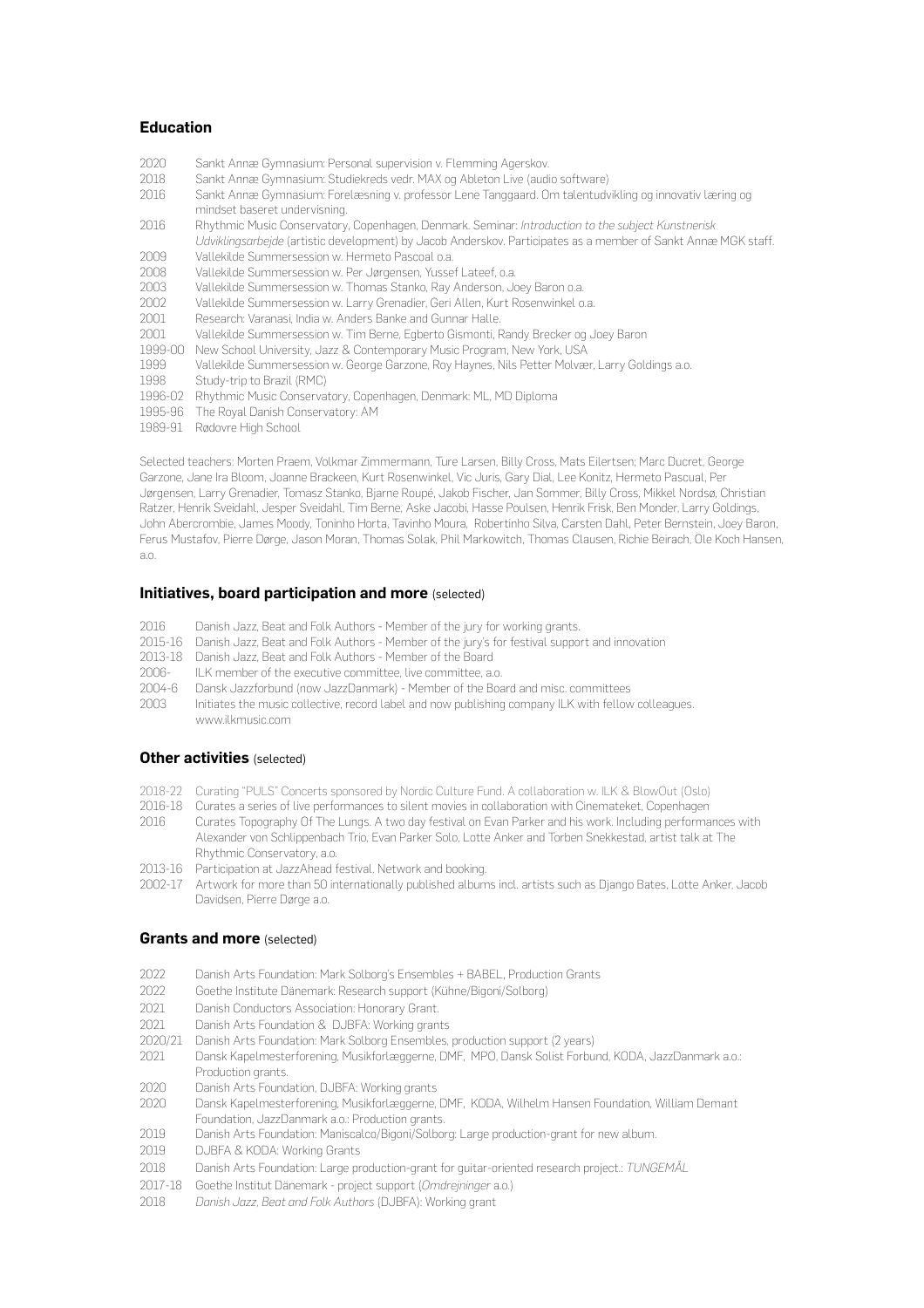- 2017 *DPA*: Travel grant
- 2016 *Augustinus Foundation*
- 2016 *Oticon Foundation*
- *2015* Danish Arts Foundation: Large production-grant for the ensemble *Omdrejninger*
- 2008-18 *Danish Arts Foundation*: Annual ensemble support
- 2007-17 *Danish Conductors Association*: Multiple grants for releases, travels, etc.
- 2012-15 *Danish Jazz, Beat and Folk Authors* (DJBFA): Multiple working grants
- 2006-11 *Danish Jazz, Beat and Folk Authors* (DJBFA): Multiple working grants
- 2006-17 Danish Arts Foundation: Multiple working grants
- 2005 Danish Arts Foundation: Large talent-grant for the ensemble *moLd*
- 2003-05 *Danish Arts Foundation*: *Working grants*
- 2002-17 *JazzDanmark:* Multiple travel- and tour-support
- 2002-17 *KODA* Multiple production grants.
- 2001 *Beckett Foundation*
- 1999 *Knud Højgaards Fond*: travel-grant
- 1999 *New School University*: Scholarship
- 1999 *RMC.* Travel-grant

### **Memberships**

- 2014 Member of Dansk Solist Forbund<br>2007 Member of Danish Conductors As
- Member of Danish Conductors Association
- 2002 Member of Danish Jazz, Beat and Folk Authors (DJBFA)<br>2002 Member of Danish Artist Union
- Member of Danish Artist Union

### **Languages and more** (selected)

English: Oral and writing (Teaching) Spanish: Oral and writing German: Oral (basics/practical use) Norwegian and Swedish: Oral (basic communication, teaching, etc.)

Experienced user (mac) of the following software:

Sound-production: Logic, Pro Tools, Ableton + misc. plug-ins Sibelius Adobe Creative Suite (Photoshop, Illustrator, In-Design, etc..) Word, Excel, Pages, Numbers, a.o.

### **Personal**

Danish/Argentinian Married and father of two girls. Age 10 and 13

### **References**

### **Maj-Britt Kramer**

Director of Sankt Annæ MGK Copenhagen +45 25 32 03 35 mbk@sag.dk

### **Anders Banke**

Saxophonist, teacher and colleague Misc. ensembles, FRB, MGK, Rhythmic Music Conservatory a.o. Copenhagen +45 26 14 44 94 anders\_banke@hotmail.com

#### **Anna Lidell**

Chairperson of DJBFA and vice-chairperson of the KODA Board. Copenhagen +45 21 85 87 01 al@djbfa.dk

### **Jacob Anderskov**

Associate Professor Rhythmic Music Conservatory Copenhagen

+45 26 13 74 97 jacob\_anderskov@hotmail.com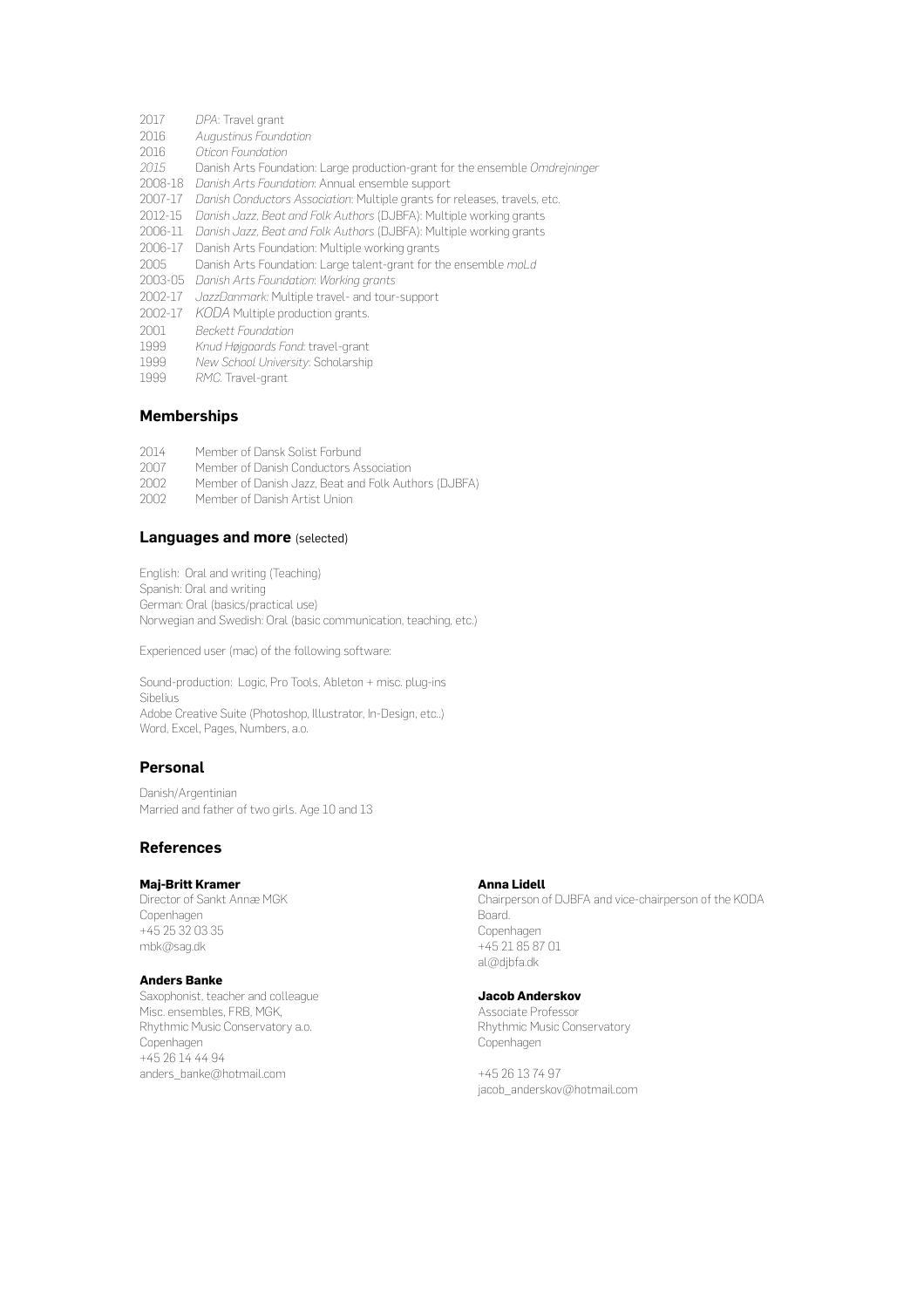# **Selected quotes**

# **Mark Solborg -** *TUNGEMÅL I + II* **(ILK308+ILK309)**

❤❤❤❤❤ *"The melodies are beautiful, and behind them you sense an open door, straight out and up to the dark and unknown universe.. ..disturbingly beautiful and huge ambitious accomplishment."* – Thomas Michelsen, Politiken.

# ★★★★☆

*"Unique would be an understatement. .. It is intense, challenging, o*ff *the scale (quite literally sometimes), acoustically provocative and thought provoking. At times the music is delicately gentle, ephemeral and harmonious; and at other times it is fractured, tormented and troubled.* 

*The project is beautifully cra*f*ed with passion, love and creativity and the listener is constantly rewarded by surprise and the unexpected juxtaposition of sounds, instruments and space. It is a work of art and would easily justify space in any contemporary art gallery as a "sound and visual" installation."* 

- Ian Lomax, JazzJournal, UK

*"[Solborgs] nuancerede stoflighed og skønhed i tonen er unik. Simon Toldam er en alsidig troldmand, Lars Greve rå lyd på basklarinetten, rørblæst pludreluft, flossede klik-lyde og off-pitch, Bigoni og Solborg er nærmest telepatiske musik-tvillinger.* 

*..en gigantisk og ambitiøs forskning i musikkens indre, mystiske og emotionelle ytringer. Men også vi lægmænd kan se os belønnede og samtidig anerkende Mark Solborgs pionerarbejde. Mark Solborg leve længe; det kommer der godt ud af både for det lyttende menneske og den lyttende musikforsker." - Bjarne Søltoft, Jazzspecial (DK)*

*4,5/5 "Extensive and profound artistic study […] rich and organic […] fascinating sonic koans"*  – Eyal Hareuveni, The Free Jazz Collective

*"It's refreshing when an artist dares to think so deeply about music and documents the process so others can be inspired ... a sprawling multimedia work of art that opens new vistas for the guitar and Solborg's own music."*  – Jakob Bækgaard, All About Jazz

★★★★★ *"This is convincing! Consistent! And quite obviously ambitious … remarkable and admirable."*  – Ivan Rod

*"Welcome to the wonderful world of a versatile creative for whom an end result is the step to the next challenge."*  – Georges Tonla Briquet, Jazz'Halo

*"a highlight in Solborg's career"* 

– Tor Hammerø, Nettavisen

# **Maniscalco/Bigoni/Solborg:** *FOIL* **(ILK281)**

*"Maniscalco is a treasure of pianistic intelligence and sensitive transparency .. Bigonis mastery of euroclassical clarinet with Solborgs textural guitar underneath .. Solborgs Voices From the Ground is a masterpiece.. This is grand! -Bjarne Søltoft, Jazzspecial (DK)*

**"..**mastery of texture and subtlety.. This music is evidently approached and played with great care (..), underlining the skill and empathy of the players in the creation of this haunting episode." - Mark Gilbert, Jazz Journal (UK)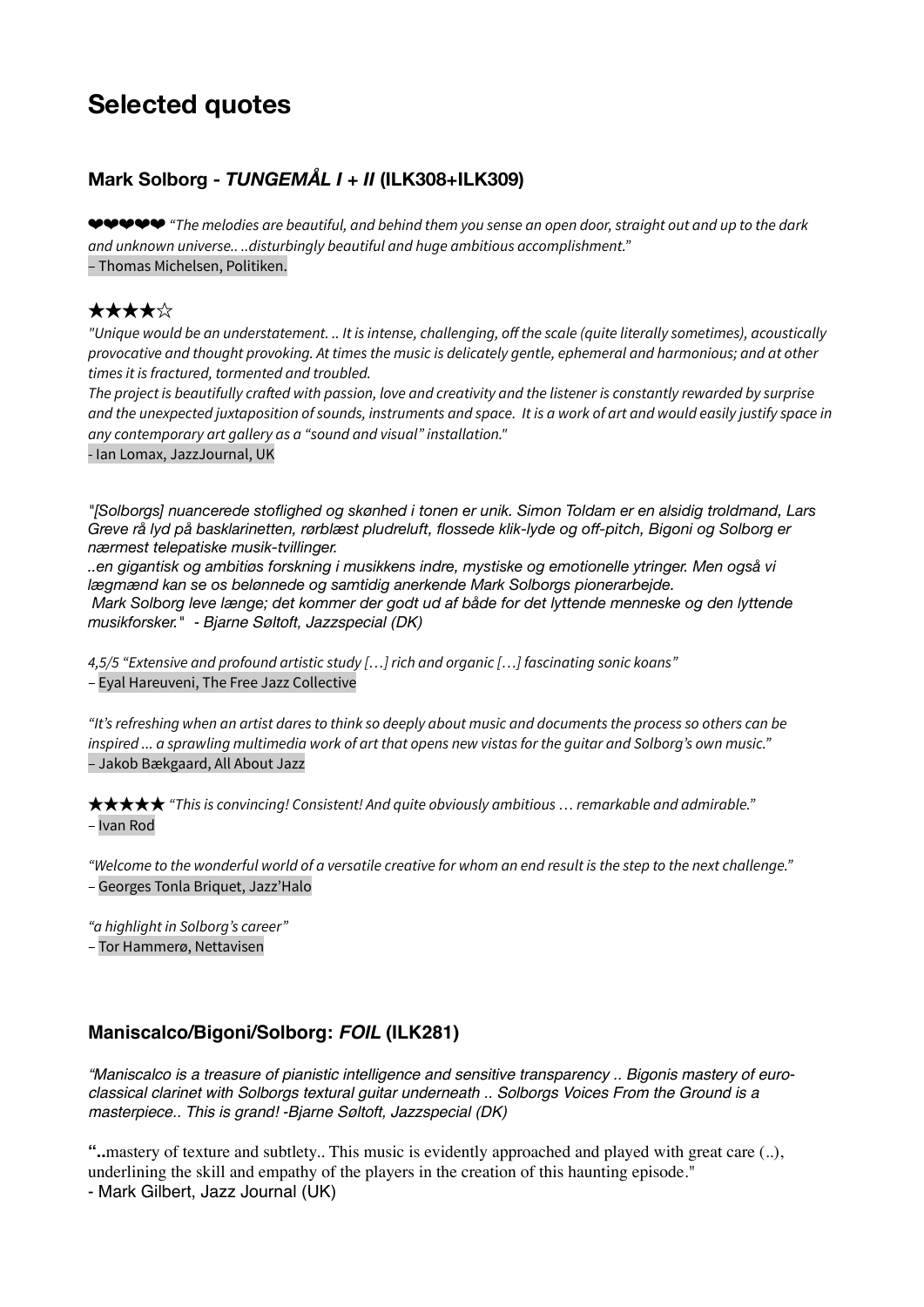### *"The mastery of each note is absolute"* **(Nicola Barin, Jazz Convention)**

❤❤❤❤❤ *" Fascinating and original. The trio are like three wise men .. and has created their very own sound with a melodic atmosphere of adventure and attention to the smallest details."* **(Christian Munch-Hansen, Politiken)**

*"..this is music of the kind that makes the world stand still. The trio navigates freely and with intense concentration in chamber musical interplay."* **(Niels Overgaard, Jazznyt)**

# ★★★★☆

"..unique architecture of sounds and melodies. The trio plays these pieces as an intimate, threevoices choir that sings folk-like, melodic motifs as contemplative hymns, with great attention to detail and dynamics, making full usage of the great acoustics of the recording space. " *(Eyal Hareuveni, freejazzblog.org)*

## **Omdrejninger** (ILK267CD/LP)

Live: ..Indescribable Beauty. A vertiginous symphony of sound that spellbound the audience for the duration of the concert. The album: It is generous, sublime, innovative …, and deserves the greatest attention far beyond the realms of contemporary music… – Bjarne Søltoft, Jazzspecial (DK)

…you become one with the sound .. Communication-wise this is some of the most impressing I have seen in a long time from Danish artists ….if you're into experimental and abstract music this album is no. 1. on your future shopping list – Niels Overgaard, Jazznyt

# **★★★★★ (5/5)**

"…this project presents a fascinating, even illuminating, listening experience. Each listening session deepens the intense, captivating power of this work, revealing more and more nuances, colors, shapes and textures. You feel that you can drawn into the meditative, sometimes turbulent breaths of Dörner, stroked by the wise, minimalist touches of Solborg and Zach or charmed by the eccentric-ecstatic vocals of Rexen. A highly stimulating, almost hallucinogenic experience is guaranteed."

– Eyal Hareuveni, freejazzblog.org

### **Mark Solborg & Herb Robertson:** *Tuesday Prayers* **(ILK259CD)**

*"Tonight, they speak together through music. Steel strings bending and the gurgling sound of brass in the night. Lines so beautiful they shine like a light. Sound becomes a hymn. Music becomes a prayer. Every day is a gift."* - Jakob Bækgaard, All about Jazz

*[Maniscalco/Bigoni/Soborg (ILK241) 2015*

### **★★★★★** (5/5)

*..a masterclass of texture and microtonal subtlety. .. This recording deserves its five stars not only for it's introspective beauty but also for it's sense of quiet adventure and tasteful restraint.* - Dave Foxall, Jazz Journal, UK

★★★★★ (5/5) *"…you're surprised the album has drawn to a close without ever noticing the passage of time. This is probably due to the strength of the writing, something that really stands out on this excellent release. The beautifully composed themes which flirt with the music of silence, nostalgia and serenity, mean that I will surely be returning to this fine album for many years to come."* - Joe Higham, www.freejazzblog.org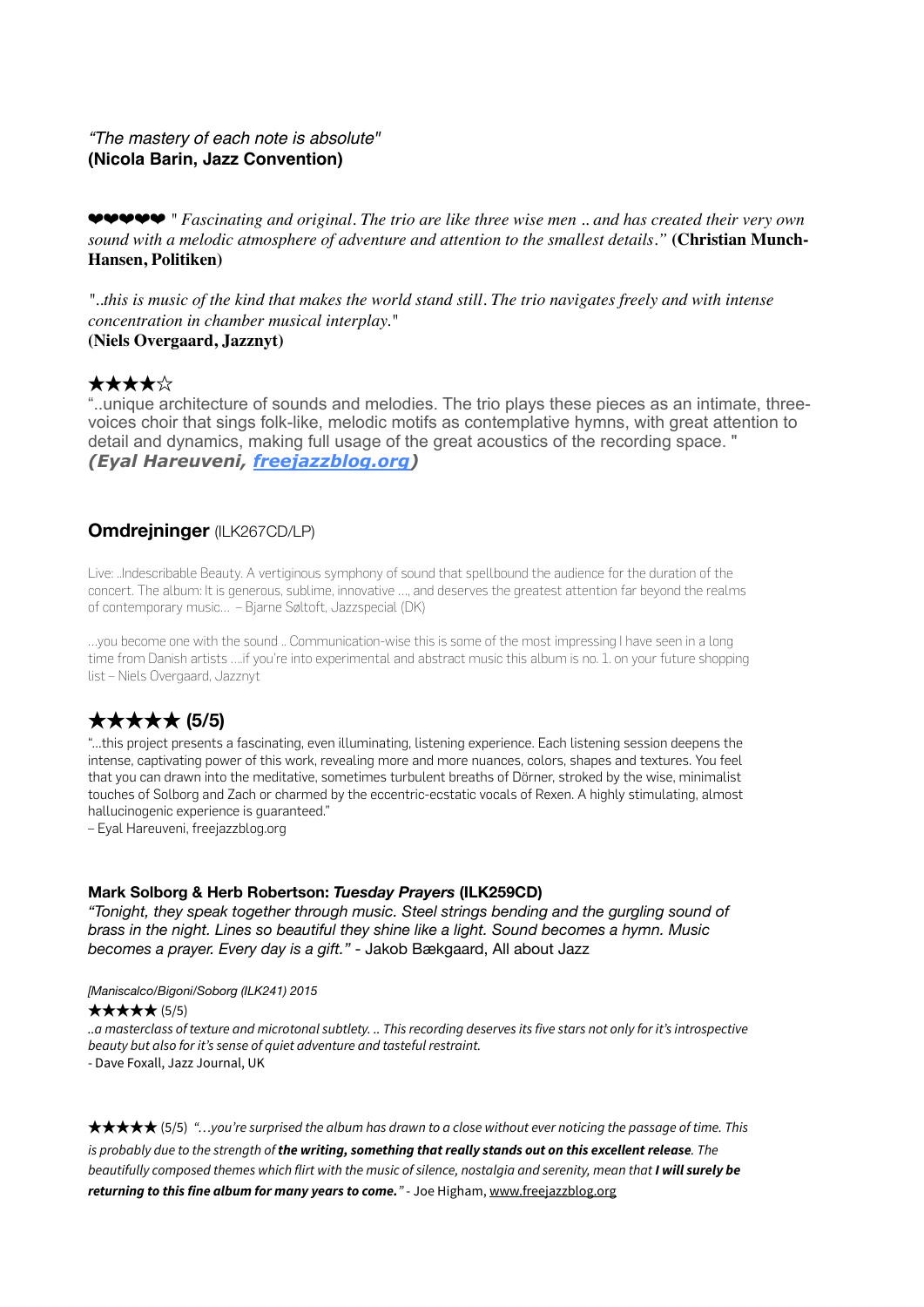*Uncompromised music, alternating airy moments and brightly lyrical episodes, all defined by a simple and straightforward writing which luckily avoids self-satisfaction and virtuoso dribbling.* - Carlo Boccadoro -Internazionale (ITA)

*..hypnotic unshakable phrases and melodies ..one thinking organism that is capable of poetic beauty and strong spirituality. ..unique in it's integrity, melodic language and contemporary-poetic atmosphere. What a stroke of luck !* - Jazznytt, Norway.

### *[Mark Solborg & Anders Banke (ILK225CD) 2014]*

*" …strong stu***ff** *! The ballads are played with a serenity that stops time. ..What makes this album radiant is the impressive interplay .. This record deserves to be heard! " –* Jazznyt, Denmark

*[Mark Solborg Trio feat. Herb Robertson & Evan Parker 2013 - The Trees (ILK199CD/LP) ]* 

#### *////*

*"Evan Parker's circular soprano bubbles up like hot mud in a volcanic puddle or twitters like scratchy birdsong, while Herb Robertson's loose-lipped, brassy gusts sound like a hyperventilating huntsman breaking the morning stillness. When Solborg turns to the electric guitar he's capable of wafting mists or, on "Dogwood", a harsh tangle of barbed wire...."*

*Dan Spicer – The Wire, UK* 

#### *////*

*Rødder og erfaring siver ind i øjeblikkets frugter og sarte blomster på cd-indspilningen The Trees - et smukt og helstøbt værk fra Mark Solborg og hans håndplukkede, internationale ensemble.* 

*…Alt i alt et stjernehold, der inkarnerer noget af det bedste fra nordisk, engelsk og amerikansk jazz og fri musik.* 

*…alle fem musikere tapper ind i en kollektiv nerve, som de hver især lader musikken vokse frem af, og som de farver med hver deres baggrund og erfaringshorisont.* 

*Det smukke ved The Trees er dog, at det improvisatoriske øjeblik hele tiden forekommer ladet med en fylde og tyngde. Det er en fylde, der både er mystisk og meget jordbunden. Og det er først og fremmest en fylde, der minder én om det, som mange udøvere af såkaldt fri musik betoner - at fri improvisation langt fra bare betyder at tonse derudaf, men at det tværtimod om noget kræver teknik, præcision og øvelse. Ja, netop erfaring.*

*..som en invitation, et landskab med mulighed for at træde ind i. Det er en invitation, man varmt anbefales at tage imod.*

*-* Seismograf.dk

*////* 

*All 5 musicians deliver exquisite performances, but it is the collective spirit, where nobody gets in each others way, that produces this rooted and wonderful music. All ten tracks are sublime selections from the studio.. For each listen it prickles and tingles in new and stimulating ways from Solborg & friends' collected herbarium. - or with Django Bates' cunning words: "Play on, in time with the timeless, bendy rhythm of noble trees, and in beautifully imperfect harmony with the world. - Bjarne Søltoft, JazzSpecial/Jazznytt* 

*////* 

*..* 

*The musicians exchange ideas and build that tree labyrinth which is implied in the title, in a context which proceeds quietly, without strong breaks or adrenaline bursts, with the rhythm section (Mats Eilertsen on double bass and Peter Bruun on drums) transcending the usual sounds of their instruments. It is a forest of sounds, growing and changing into thousands of streams and lots of biodiversity, made here by the players meeting each other with traditional solos (as the trumpet and the tenor saxophone on Closure) or more often following heterodox ways and moving far from the common expectations, seeking for an unpredicted and, therefore, more fascinating beauty.* 

#### *The guitarist and leader Mark Solborg proves himself as one of the most brilliant*

*performers on the European avantgarde scene, catalyzing the most creative forces on the continent. Vittorio Lo Conte – musiczoom.it*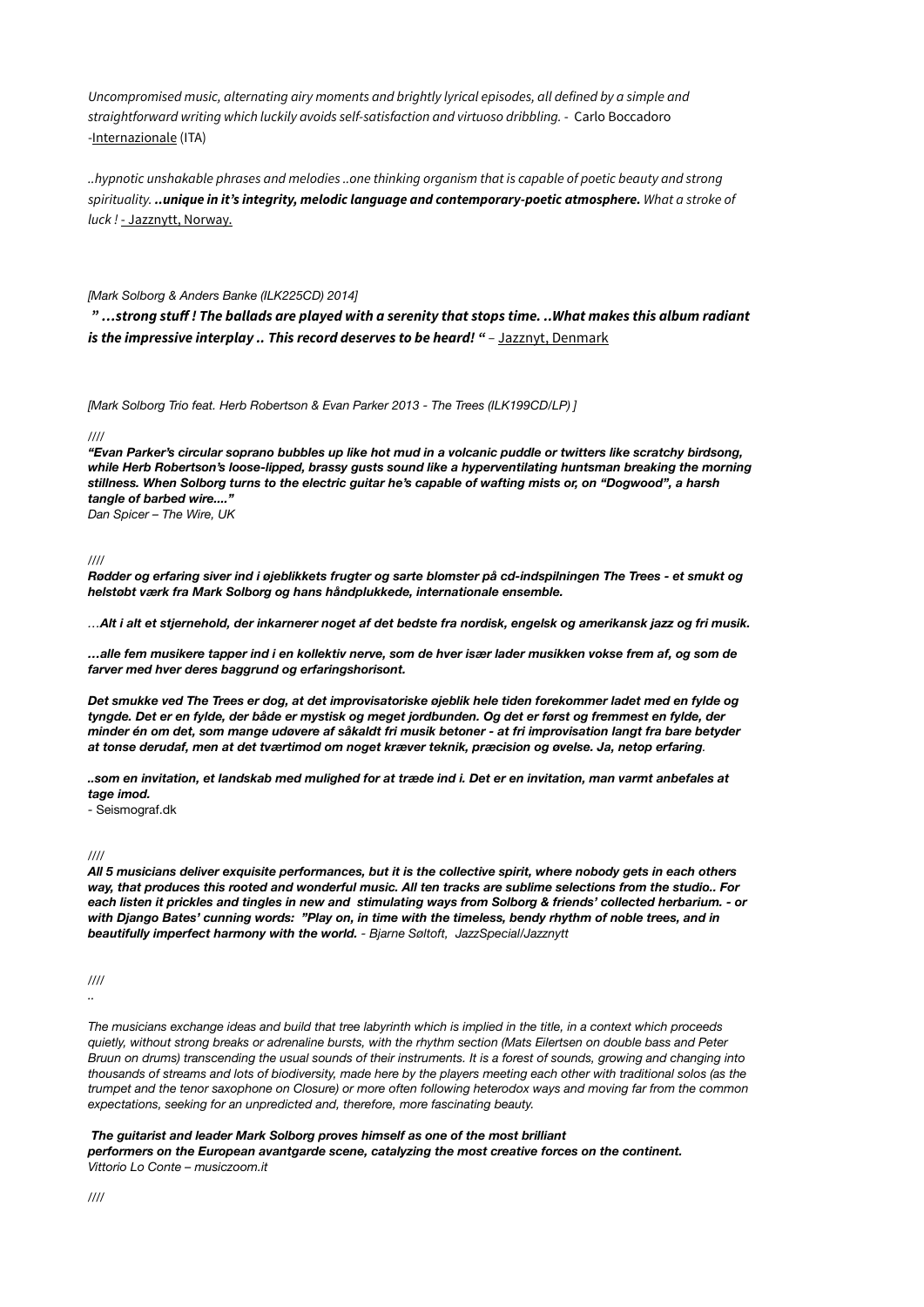*a channel for a kind of universal music.. ..for those whose ears are attuned to the unexpected, Solborg's music will strike a deep chord.*

*- Irish Times*

*////*

*One hell of a record...* 

*Joe Higham - cardboardmusic.blogspot.be* 

*////* 

*...ett musikaliskt envig där varje ton blir meningsfull. I det sköra samspelet mellan tonala och visuella associationer formas en fantasifull och känslomässigt laddad skönhet. MAGNUS ERIKSSON – Lira.se* 

*////* 

*Guitarist Mark Solborg invites two legendary improvisers stars as British saxophonist Evan Parker and American trumpeter Herb Robertson (with whom he had recorded the album [NOD]) to join his trio at Copenhagen Jazz Festival 2011. Over a couple of fascinating concerts in the Danish capital and in Aarhus, they develop such an empathy that they decide to spend an entire day in the studio. The Trees is the document of that encounter: an album that hits the mark.*

*It may please, concern, move, bother, puzzle, charge up, excite, but it doesn't leave you indifferent. And it makes you think about the possible future developments of improvised music. Although divided into ten tracks, the album looks as a whole, with the musicians nourishing the sonic flow through a deeply personal, yet tenaciously shared approach, open and valuable to the collective expressiveness. ..*

*The Trees is the latest new perspective from which Mark Solborg looks at the world of improvisation, and confirms him as one of the most fervid and intriguing musicians on the European scene. Vincenzo Roggero - All about Jazz Italia*

*////*

*Det er stille musik, der væver sig ind og ud. Vokser i styrke og igen bevæger sig et nyt sted hen. Solborg omtaler selv projektet som et absolut højdepunkt i hans arbejde med improviseret musik. Jeg vil ikke tøve med at kalde det et højdepunkt i dansk improjazz. The Trees er noget af det flotteste som Solborg har præsenteret i sin 12 plader lange karriere. Musik der får sin egen ånd og bliver til en levende organisme, der gennemstrømmes af forundring og glæde. Min sjæl, hvad vil du mer?* 

- Niels Overgaard, jazznyt.blogspot.dk

////

**A collage. A massage. A barrage.**

**.....you listen because the listen is thrilling, and you don't want to let go while flying through.** -www.thisisbooksmusic.com

////

**So dunkel und mystisch das Cover, so vital und lichtklar die freien Jazz-Improvisationen des dänischen Bandprojektes "The Trees"...** kein Stilbrei, kein Musikramsch, kein atonaler Müll, sondern die Suche nach einer freien, intelligenten Musik nach allen bekannten Mustern. "The Trees" scheint genau dieser Idee (in der nächsten Generation) zu sein. - www.ragazzi-music.de

*[Solborg 4+4+1 2012 – S/T (ILK191CD) ]* 

////

 *.....Solborgs 4+4+1 nonet bevæger sig som et skib i stovt sejlads med flaget hejst i vinden og med en dyrebar last, som bringes frem under stor tillidsfuld omhu. Den landsættes på kajen for årets ypperligste danske jazz* - Bjarne Søltoft, Jazznytt, Norge.

////

*4+4+1 is distinctly group music, exposure of complex harmonies or contrapuntal patterns .. each of the reed soloists (..) acquits him or herself admirably, with contributions ranging from harsh and squawking to smooth and swinging. Throughout the disc, sympathetic polyphony is the compositions' main component as balanced textures are subtly added and quickly subtracted. ..stunningly built up from a palette of tonal colors. Solborg's CD impresses.*  Ken Waxman, New York City Jazz Record

////

*... Dristig eksperimentjazz ..en sjælden balance mellem spontanitet og kalkulerede ideer. Blødhed og nyfødt friskhed er der over Gunnar Halles trompetspil i 2620 der også byder på smukt svævende guitarspil af Solborg og flot iscenesat kollektivt drama. ..Torben Snekkestad høres på sopransax med særlig glød. ..den amerikanske kultmusiker Chris Speed*